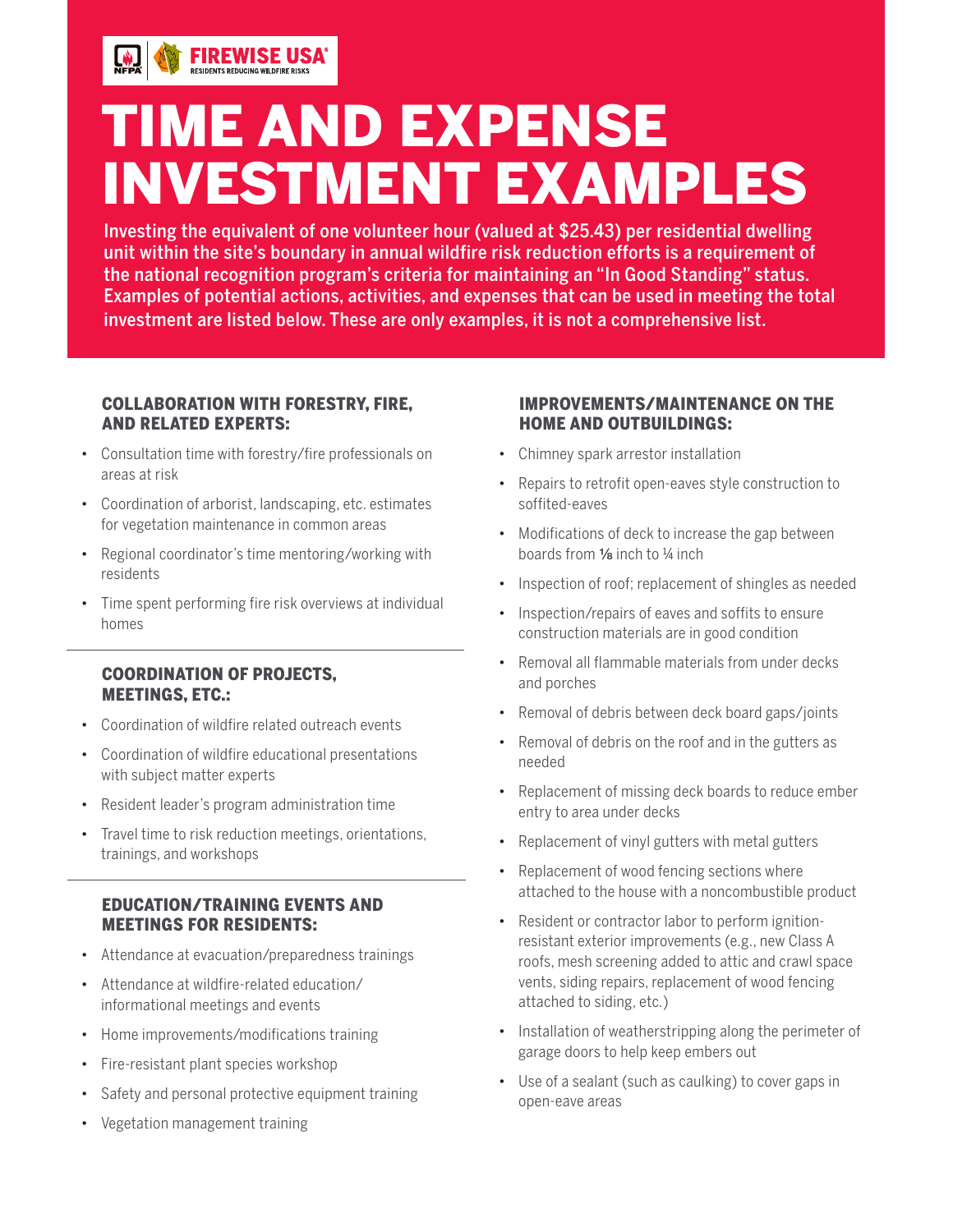### TIME AND EXPENSE INVESTMENT EXAMPLES (continued)

#### IMPROVEMENTS/MAINTENANCE WITHIN THE HOME IGNITION ZONES:

**FIREWISE USA** 

- Clearing of debris at the base of combustible fences
- Clearing of vegetation beneath and around large stationary propane tanks
- Creation of a permanent non-flammable footprint under large stationary propane tanks
- Creation of a non-flammable footprint under decks with gravel, stone or concrete
- Creation of small fuel breaks by adding hardscaping (e.g., driveways, walkways/paths, patios, stone walls, etc.)
- Delimbing and removal of lower tree branches
- Relocation of firewood piles to at least 30 feet from the home and other structures
- Mowing lawns and trimming native grasses and weeds as needed
- Raking and removal of pine needles, leaves, and ground debris
- Replacement of combustible mulch material with stone/gravel
- Replacement of highly-flammable vegetation with fire-resistant species
- Reduction of ladder fuels
- Stacking/piling of slash and other debris for chipping or curbside pickup
- Thinning or removal of trees

### NEIGHBORHOOD/COMMUNITY FOCUSED PROJECTS:

- Debris removal and maintenance of commonly owned areas
- Coordination of rental equipment and contractors for community-wide wildfire risk reduction projects
- Door-to-door canvassing to get new neighbors involved in reducing wildfire risks
- Grant writing/oversight for wildfire risk reduction projects
- Mentoring adjacent neighborhoods on the importance of reducing wildfire risks
- Organizing, coordinating, planning, and implementation of the annual education/outreach events/activities
- Participation and attendance at Firewise board meetings, including development and updating of action plans
- Participation in group risk reduction activities for residents physically unable to do the work themselves
- Participation in national Wildfire Community Preparedness Day projects
- Reduction of vegetation/fuels from adjacent ingress and egress routes
- Resident's time attending/participating in annual wildfire education/outreach events
- Participation in risk reduction orientation to new residents
- Writing wildfire educational articles for the neighborhood newsletter or community website

### EXPENSE EXAMPLES:

- Chipper/power equipment rental/purchases, fuel, oil, and repair costs
- Chipper/power equipment associated costs: fuel and oil
- Chipper/power equipment maintenance/repair costs
- Contractor/labor expenses to perform risk reduction work (e.g., arborists, landscapers, professional forester services, roofers, etc.)
- Costs for community-wide clean up days (e.g., dumpster rental, compostable leaf/lawn bags, etc.)
- Costs to replace flammable mulch materials with stone/gravel